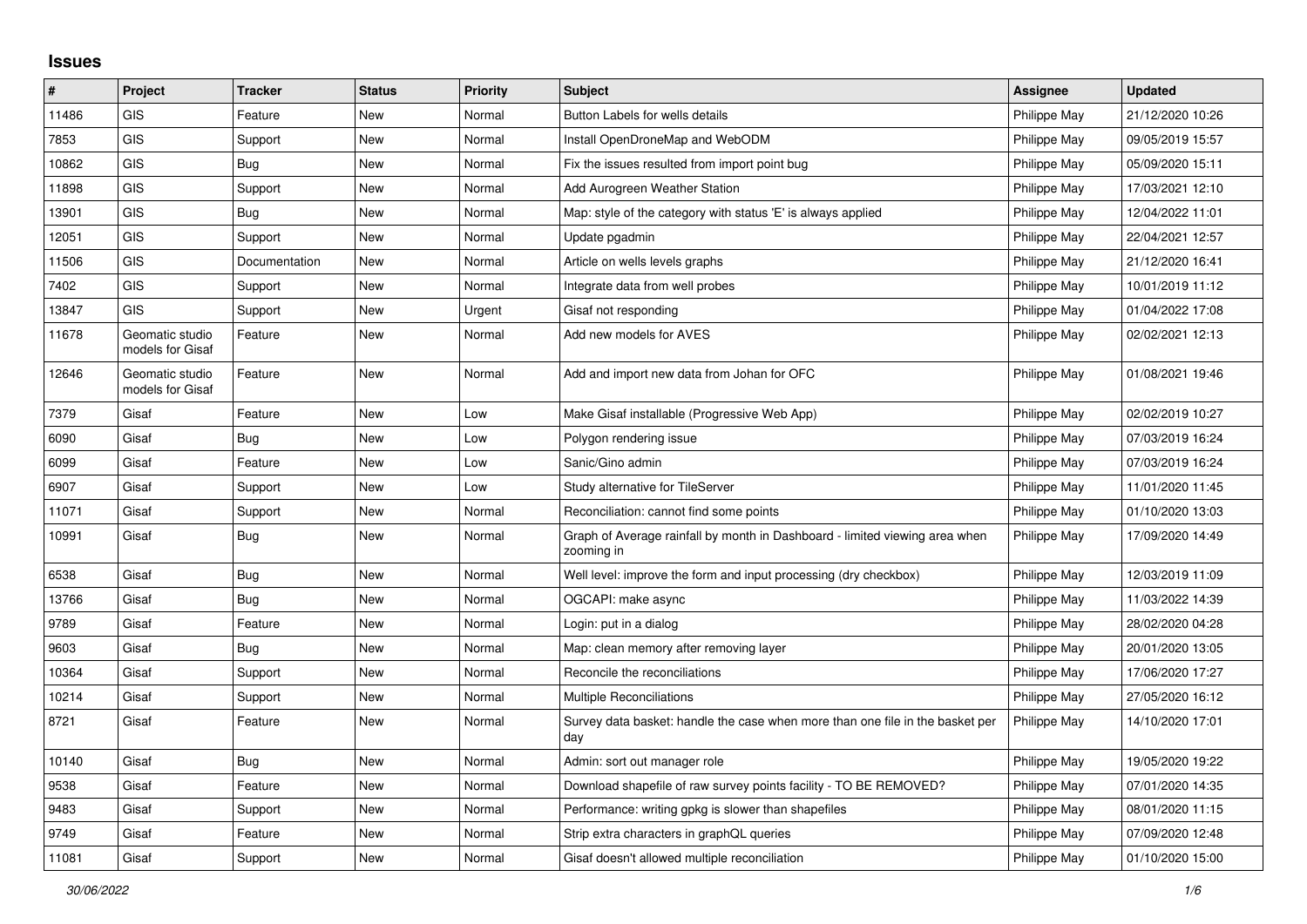| #     | Project    | <b>Tracker</b> | <b>Status</b> | <b>Priority</b> | <b>Subject</b>                                                       | <b>Assignee</b> | <b>Updated</b>   |
|-------|------------|----------------|---------------|-----------------|----------------------------------------------------------------------|-----------------|------------------|
| 13985 | Gisaf      | <b>Bug</b>     | New           | High            | Gisaf is hanged                                                      | Philippe May    | 29/04/2022 22:15 |
| 7161  | GIS        | Support        | In Progress   | Normal          | Setup remote backup                                                  | Philippe May    | 19/12/2018 10:14 |
| 12867 | GIS        | Support        | In Progress   | Normal          | Upgrade server (all virtual machines) to Debian bullseye             | Philippe May    | 25/10/2021 17:34 |
| 10291 | GIS        | Support        | In Progress   | Normal          | Vacuum DB at reboot                                                  | Philippe May    | 29/10/2021 11:44 |
| 13203 | GIS        | Support        | In Progress   | Normal          | Redis server: fix warning relarted to memory allocation              | Philippe May    | 12/11/2021 13:03 |
| 7120  | <b>GIS</b> | Support        | In Progress   | Normal          | High CPU usage on the server (dom0)                                  | Philippe May    | 26/02/2019 13:10 |
| 13991 | GIS        | Support        | In Progress   | High            | Gisaf is again hung                                                  | Philippe May    | 30/04/2022 14:01 |
| 13115 | GIS        | Task           | In Progress   | Urgent          | Server not working after power cut                                   | Philippe May    | 29/10/2021 11:05 |
| 7584  | Gisaf      | <b>Bug</b>     | In Progress   | Normal          | Error with large integers (graphql)                                  | Philippe May    | 20/09/2019 10:52 |
| 13235 | <b>GIS</b> | Support        | Resolved      | Normal          | Server hardware failure (sdc hard drive)                             | Philippe May    | 19/11/2021 17:59 |
| 13982 | GIS        | Support        | Resolved      | Normal          | Update server's storage                                              | Philippe May    | 06/05/2022 14:38 |
| 13132 | GIS        | <b>Bug</b>     | Resolved      | Normal          | CSR Weather station missing data 28 nd 29 Otober 2021                | Philippe May    | 06/11/2021 12:20 |
| 6954  | GIS        | Support        | Resolved      | Normal          | Create a VM for DB                                                   | Philippe May    | 10/11/2018 16:02 |
| 8504  | GIS        | Support        | Resolved      | Normal          | Clean data from the weather station                                  | Philippe May    | 04/07/2019 17:05 |
| 6494  | GIS        | Support        | Resolved      | Normal          | Add CC copyright on data                                             | Philippe May    | 31/08/2018 21:19 |
| 6990  | GIS        | Support        | Resolved      | Normal          | Create a VM for Notebooks                                            | Philippe May    | 10/11/2018 15:57 |
| 7156  | GIS        | Support        | Resolved      | Normal          | Make server boot again                                               | Philippe May    | 05/02/2019 11:13 |
| 7343  | GIS        | Support        | Resolved      | Normal          | Add layer for locations                                              | Philippe May    | 02/02/2019 15:25 |
| 7554  | GIS        | <b>Bug</b>     | Resolved      | Normal          | Cannot auto import points for project RZ                             | Philippe May    | 04/02/2019 16:31 |
| 7552  | GIS        | <b>Bug</b>     | Resolved      | Normal          | error in auto import of raw points to point shapefiles               | Philippe May    | 05/02/2019 11:13 |
| 7551  | GIS        | Bug            | Resolved      | Normal          | error while downloading shapefiles from gisaf                        | Philippe May    | 06/02/2019 09:10 |
| 8246  | GIS        | Support        | Resolved      | Normal          | Server down?                                                         | Philippe May    | 06/05/2019 15:45 |
| 8450  | GIS        | Support        | Resolved      | Normal          | Unable to Load Jupyter Lab                                           | Philippe May    | 10/06/2019 15:52 |
| 10323 | GIS        | Bug            | Resolved      | Normal          | Survey points from Eric Chacra: misc issues                          | Philippe May    | 03/08/2020 13:11 |
| 9463  | <b>GIS</b> | Support        | Resolved      | Normal          | Setup a weather station in Kalpana                                   | Philippe May    | 02/11/2021 15:08 |
| 9292  | GIS        | Support        | Resolved      | Normal          | Server upgrade to buster                                             | Philippe May    | 13/11/2019 12:29 |
| 12895 | GIS        | Support        | Resolved      | Normal          | Migrate backups to Bung                                              | Philippe May    | 12/11/2021 00:36 |
| 12701 | GIS        | Bug            | Resolved      | Normal          | Weather Station not showing data since 24 July 2021                  | Philippe May    | 12/08/2021 12:21 |
| 10151 | <b>GIS</b> | Feature        | Resolved      | Normal          | PG ADMIN installation on server                                      | Philippe May    | 23/05/2020 12:04 |
| 10153 | GIS        | Support        | Resolved      | Normal          | Postgis access for Selvarani in QGis                                 | Philippe May    | 23/05/2020 12:05 |
| 10693 | GIS        | Support        | Resolved      | Normal          | Wrong geometry type for category R54                                 | Philippe May    | 30/07/2020 12:00 |
| 14090 | GIS        | Feature        | Resolved      | Normal          | Move to SDDs after failure of one HDD in the RAID array of the domUs | Philippe May    | 27/05/2022 16:28 |
| 13068 | GIS        | Support        | Resolved      | Normal          | Migrate gisaf VM to bullseye                                         | Philippe May    | 25/10/2021 17:28 |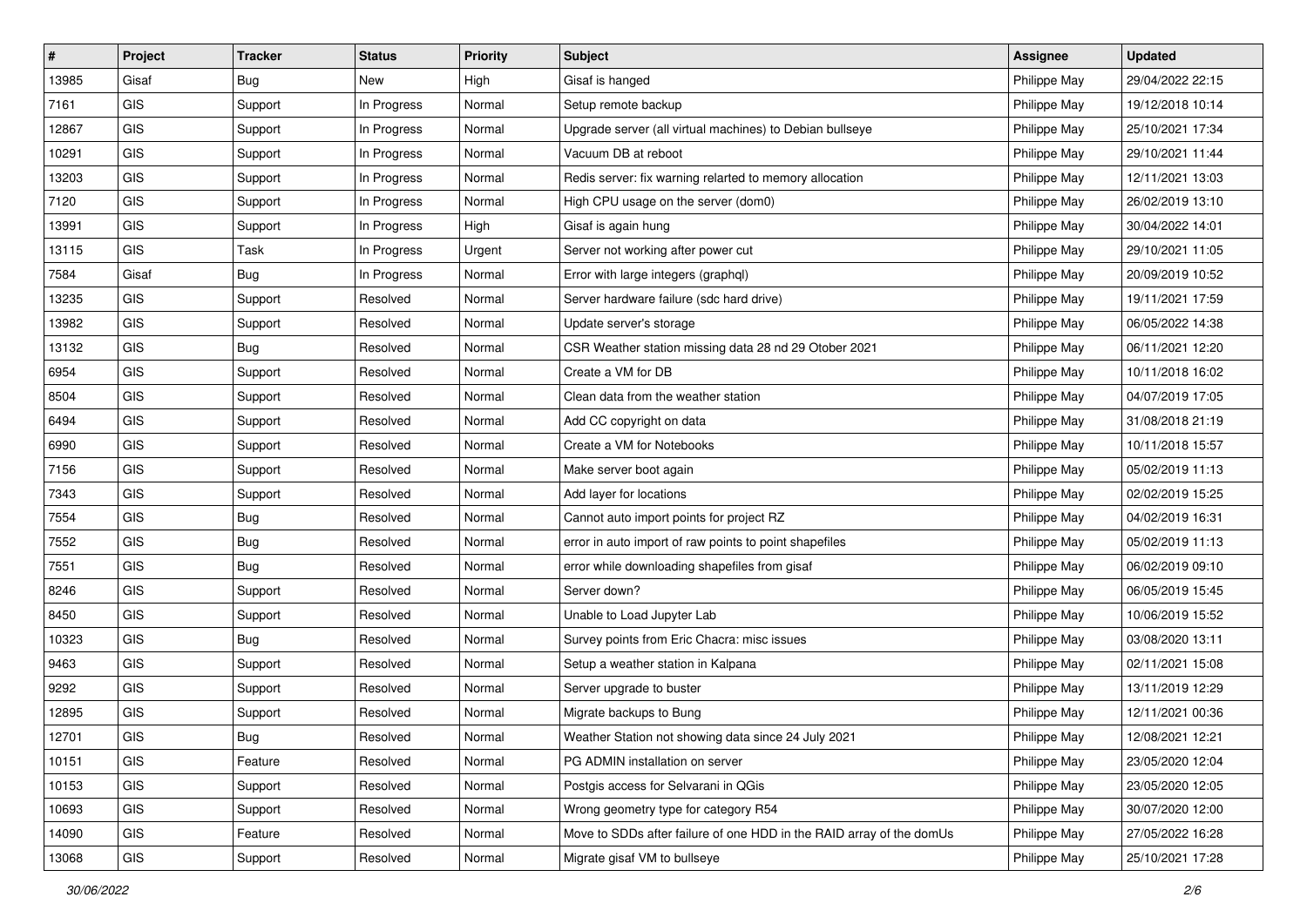| $\vert$ # | Project                             | <b>Tracker</b> | <b>Status</b> | <b>Priority</b> | <b>Subject</b>                                                                   | <b>Assignee</b> | <b>Updated</b>   |
|-----------|-------------------------------------|----------------|---------------|-----------------|----------------------------------------------------------------------------------|-----------------|------------------|
| 13763     | <b>GIS</b>                          | Support        | Resolved      | Normal          | Gisaf not responding                                                             | Philippe May    | 11/03/2022 13:03 |
| 13885     | <b>GIS</b>                          | Bug            | Resolved      | Normal          | Wrong name showing in the list of layers in the map                              | Philippe May    | 23/04/2022 04:04 |
| 3410      | GIS                                 | Support        | Resolved      | High            | Map website to http://water.auroville.org.in                                     | Philippe May    | 27/12/2016 22:41 |
| 12075     | GIS                                 | Feature        | Resolved      | High            | CSR Weather Station not showing since 22 of april 2021                           | Philippe May    | 29/04/2021 15:34 |
| 9220      | <b>GIS</b>                          | Feature        | Resolved      | High            | Setting the daily resampling of weather data starting from 8.30 am               | Philippe May    | 08/01/2020 17:57 |
| 5978      | <b>GIS</b>                          | Task           | Resolved      | High            | Registration for Bangalore Open Street Map conference                            | Philippe May    | 11/06/2018 11:56 |
| 3368      | GIS                                 | <b>Bug</b>     | Resolved      | Urgent          | Cannot upload data                                                               | Philippe May    | 21/12/2016 12:10 |
| 13883     | GIS                                 | Support        | Resolved      | Urgent          | Gisaf not responding - Possible issue with tag editing?                          | Philippe May    | 07/04/2022 19:34 |
| 13447     | GIS                                 | Support        | Resolved      | Urgent          | Server down due to electrical power cut                                          | Philippe May    | 31/12/2021 17:14 |
| 14072     | <b>GIS</b>                          | Support        | Resolved      | Urgent          | Gisaf very slow                                                                  | Philippe May    | 19/05/2022 02:29 |
| 12049     | <b>GIS</b>                          | Bug            | Resolved      | Immediate       | <b>Gisaf Error</b>                                                               | Philippe May    | 22/04/2021 10:39 |
| 7696      | Geomatic studio<br>models for Gisaf | Feature        | Resolved      | Normal          | HT Cables shapefile from Johan                                                   | Philippe May    | 25/02/2019 18:54 |
| 7710      | Geomatic studio<br>models for Gisaf | Feature        | Resolved      | Normal          | Add fields to the individual components                                          | Philippe May    | 25/02/2019 13:07 |
| 7711      | Geomatic studio<br>models for Gisaf | Feature        | Resolved      | Normal          | Add fields to component types                                                    | Philippe May    | 25/02/2019 13:06 |
| 7709      | Geomatic studio<br>models for Gisaf | Feature        | Resolved      | Normal          | Waste water treatment plant improvements                                         | Philippe May    | 19/03/2019 23:58 |
| 7725      | Geomatic studio<br>models for Gisaf | Feature        | Resolved      | Normal          | Add a button for generating reports                                              | Philippe May    | 25/02/2019 13:08 |
| 8096      | Geomatic studio<br>models for Gisaf | Task           | Resolved      | Normal          | Creating a Gkpg/shp for elevation points in Basins with category as an attribute | Philippe May    | 24/05/2019 16:57 |
| 7935      | Geomatic studio<br>models for Gisaf | Task           | Resolved      | Normal          | Template components in order                                                     | Philippe May    | 20/03/2019 15:18 |
| 13968     | Geomatic studio<br>models for Gisaf | Feature        | Resolved      | Normal          | Create layers and all for the LB records                                         | Philippe May    | 28/04/2022 17:18 |
| 7936      | Geomatic studio<br>models for Gisaf | Task           | Resolved      | Normal          | Add the wastewater type to the origin                                            | Philippe May    | 19/03/2019 23:56 |
| 5618      | Gisaf                               | Feature        | Resolved      | Low             | Export layers as DXF                                                             | Philippe May    | 05/03/2019 12:42 |
| 10948     | Gisaf                               | Feature        | Resolved      | Normal          | Add WMS3 server capabilities (with pygeoapi)                                     | Philippe May    | 14/09/2020 16:59 |
| 5033      | Gisaf                               | Feature        | Resolved      | Normal          | Add an option to display a base line in the bar charts                           | Philippe May    | 04/01/2018 01:09 |
| 6069      | Gisaf                               | Task           | Resolved      | Normal          | wwtp output and flow component - output                                          | Philippe May    | 22/06/2018 15:15 |
| 5974      | Gisaf                               | Bug            | Resolved      | Normal          | Issues in uploading readings into GISAF using interface                          | Philippe May    | 06/02/2019 09:25 |
| 5988      | Gisaf                               | Bug            | Resolved      | Normal          | problem with the flow from origin of wastewater to the component                 | Philippe May    | 08/06/2018 15:14 |
| 9036      | Gisaf                               | Bug            | Resolved      | Normal          | Fix login indicator                                                              | Philippe May    | 03/10/2019 15:15 |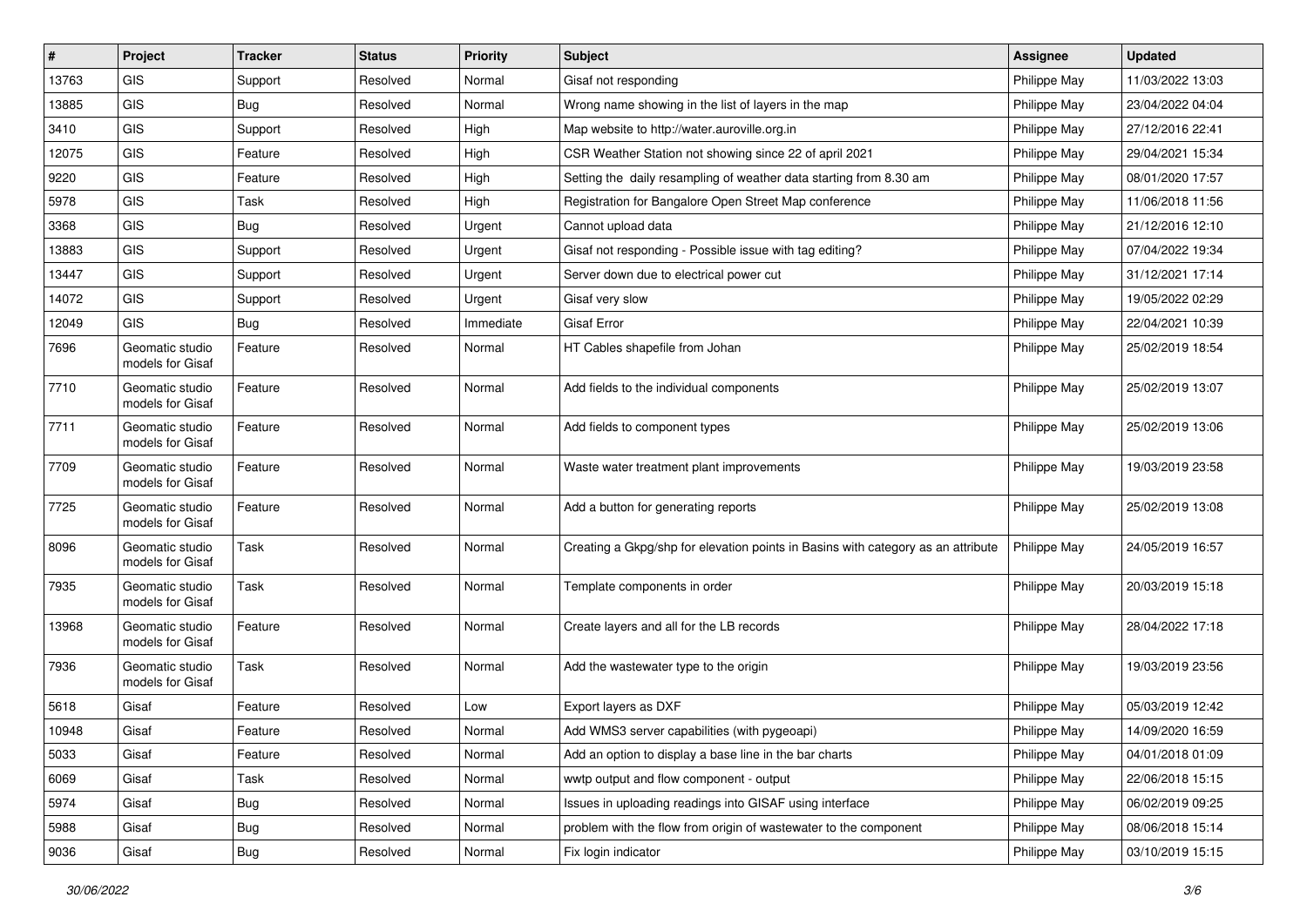| #     | Project | <b>Tracker</b> | <b>Status</b> | <b>Priority</b> | Subject                                                                | <b>Assignee</b> | <b>Updated</b>   |
|-------|---------|----------------|---------------|-----------------|------------------------------------------------------------------------|-----------------|------------------|
| 8630  | Gisaf   | Feature        | Resolved      | Normal          | Map: add option for filter with status                                 | Philippe May    | 10/07/2019 16:49 |
| 7527  | Gisaf   | Feature        | Resolved      | Normal          | Give an option to resample data for graphs (eg. rain gauge)            | Philippe May    | 07/03/2019 16:24 |
| 7813  | Gisaf   | Documentation  | Resolved      | Normal          | Including credits for ESRI basemap (Sat, Highways, Labels)             | Philippe May    | 05/03/2019 12:39 |
| 8231  | Gisaf   | Bug            | Resolved      | Normal          | Fix status in table definition of new categories                       | Philippe May    | 03/05/2019 17:26 |
| 8669  | Gisaf   | Feature        | Resolved      | Normal          | Groups of map layers                                                   | Philippe May    | 26/07/2019 10:51 |
| 10014 | Gisaf   | Feature        | Resolved      | Normal          | Interity checks                                                        | Philippe May    | 19/05/2020 19:23 |
| 11457 | Gisaf   | Support        | Resolved      | Normal          | Building Shed and Retaining Walls are not showing in a map             | Philippe May    | 14/12/2020 19:52 |
| 10819 | Gisaf   | <b>Bug</b>     | Resolved      | Normal          | Evergreen well: popup showing "null" instead of location, status, type | Philippe May    | 23/08/2020 23:44 |
| 9493  | Gisaf   | <b>Bug</b>     | Resolved      | Normal          | Plotly png download resize frame                                       | Philippe May    | 26/12/2019 16:37 |
| 10360 | Gisaf   | Bug            | Resolved      | Normal          | Cannot import survey: accuracy issue                                   | Philippe May    | 17/06/2020 01:29 |
| 10306 | Gisaf   | <b>Bug</b>     | Resolved      | Normal          | Logout not working                                                     | Philippe May    | 11/06/2020 12:13 |
| 8756  | Gisaf   | <b>Bug</b>     | Resolved      | Normal          | Map: handle errors when layers (eg, in base maps) don't actually exist | Philippe May    | 02/08/2019 16:40 |
| 10337 | Gisaf   | Bug            | Resolved      | Normal          | Custom layers with a "status" column not displayed on the map          | Philippe May    | 13/06/2020 17:36 |
| 9944  | Gisaf   | Feature        | Resolved      | Normal          | Admin: manage categories                                               | Philippe May    | 10/04/2020 12:06 |
| 10829 | Gisaf   | <b>Bug</b>     | Resolved      | Normal          | Missing symbols                                                        | Philippe May    | 24/08/2020 12:34 |
| 10830 | Gisaf   | <b>Bug</b>     | Resolved      | Normal          | Import issue with raw survey points                                    | Philippe May    | 30/08/2020 14:45 |
| 10182 | Gisaf   | Feature        | Resolved      | Normal          | Function to change status of surveyed features                         | Philippe May    | 15/07/2020 15:10 |
| 10180 | Gisaf   | <b>Bug</b>     | Resolved      | Normal          | Error importing Johan's shapefile                                      | Philippe May    | 27/05/2020 15:34 |
| 9509  | Gisaf   | Feature        | Resolved      | Normal          | Update angular-plotly to 1.5.0                                         | Philippe May    | 04/01/2020 12:05 |
| 9510  | Gisaf   | Feature        | Resolved      | Normal          | Automatically resample to daily when there's too much data             | Philippe May    | 01/01/2020 14:12 |
| 9563  | Gisaf   | Feature        | Resolved      | Normal          | Live layers: add option to link to a map feature                       | Philippe May    | 12/01/2020 22:22 |
| 9516  | Gisaf   | Feature        | Resolved      | Normal          | Map: add option to grab link to the selected feature                   | Philippe May    | 02/01/2020 15:42 |
| 9517  | Gisaf   | Feature        | Resolved      | Normal          | Tags: add location                                                     | Philippe May    | 03/01/2020 11:54 |
| 9519  | Gisaf   | <b>Bug</b>     | Resolved      | Normal          | Map info: fix icons                                                    | Philippe May    | 02/01/2020 13:11 |
| 9552  | Gisaf   | Documentation  | Resolved      | Normal          | Weekly resampling - Starts on mondays                                  | Philippe May    | 25/07/2020 17:12 |
| 9466  | Gisaf   | Support        | Resolved      | Normal          | Rename "altitude" to "elevation"                                       | Philippe May    | 08/01/2020 11:27 |
| 9465  | Gisaf   | <b>Bug</b>     | Resolved      | Normal          | Export plots to PNG missing axis labels                                | Philippe May    | 08/01/2020 11:35 |
| 9534  | Gisaf   | Feature        | Resolved      | Normal          | GeoJson store: systematically use geodataframes                        | Philippe May    | 07/01/2020 16:51 |
| 9602  | Gisaf   | Bug            | Resolved      | Normal          | Map: ability to cancel download                                        | Philippe May    | 20/01/2020 18:32 |
| 12688 | Gisaf   | Support        | Resolved      | Normal          | Layers are not visible                                                 | Philippe May    | 10/08/2021 10:03 |
| 12491 | Gisaf   | Feature        | Resolved      | Normal          | Measure distances on the map                                           | Philippe May    | 11/07/2021 11:51 |
| 10400 | Gisaf   | <b>Bug</b>     | Resolved      | Normal          | Map search: works only once                                            | Philippe May    | 24/06/2020 12:05 |
| 10407 | Gisaf   | Bug            | Resolved      | Normal          | Live layer DXF export: missing reprojection                            | Philippe May    | 23/06/2020 04:24 |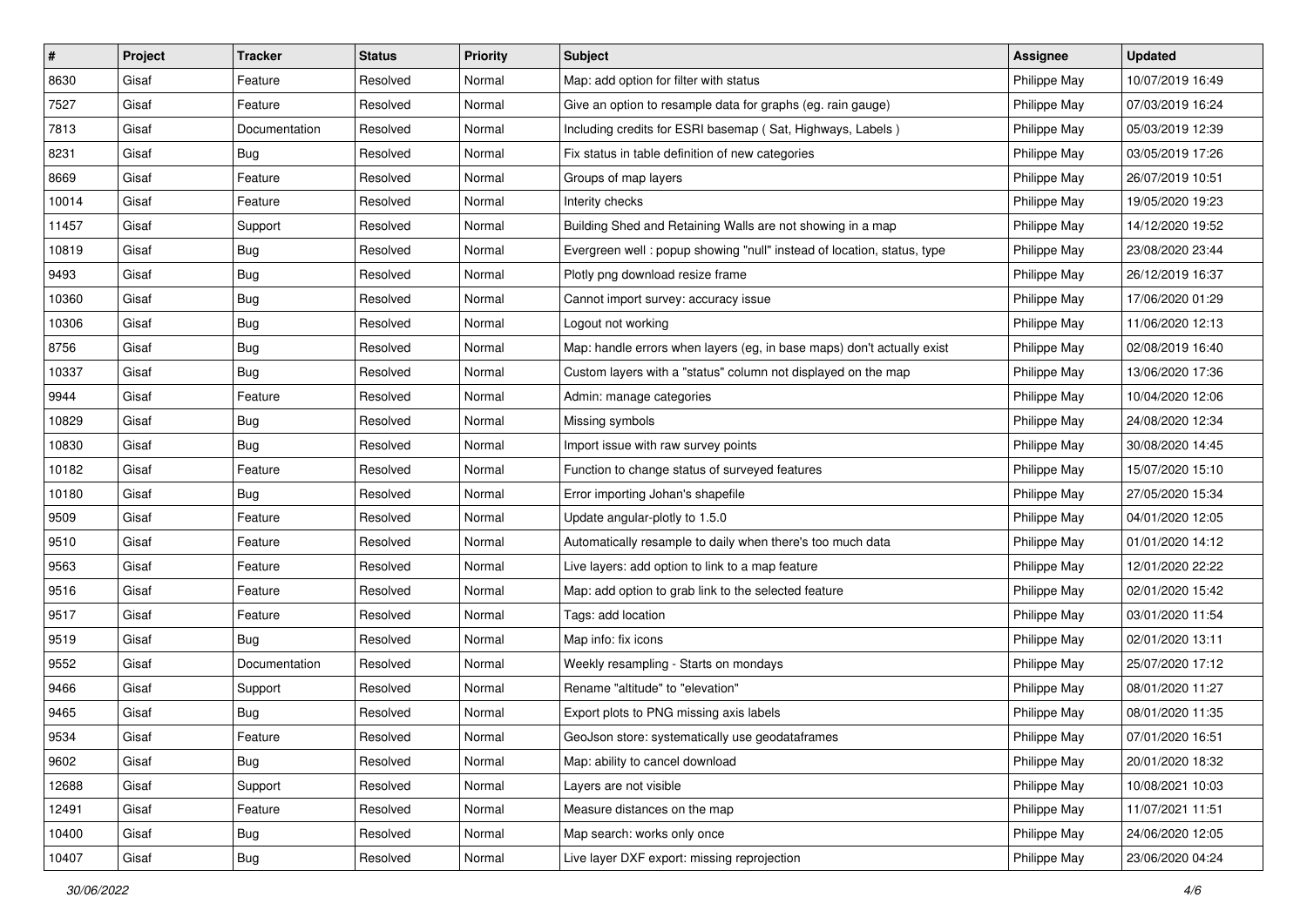| #     | Project | <b>Tracker</b> | <b>Status</b> | <b>Priority</b> | <b>Subject</b>                                                                                                       | <b>Assignee</b> | <b>Updated</b>   |
|-------|---------|----------------|---------------|-----------------|----------------------------------------------------------------------------------------------------------------------|-----------------|------------------|
| 10675 | Gisaf   | Feature        | Resolved      | Normal          | Add attribution on map                                                                                               | Philippe May    | 04/07/2021 13:58 |
| 10213 | Gisaf   | <b>Bug</b>     | Resolved      | Normal          | Point showing in the reconciliation pop-up but error while reconciling                                               | Philippe May    | 26/06/2020 14:37 |
| 10123 | Gisaf   | Bug            | Resolved      | Normal          | Basket Upload: store not saved                                                                                       | Philippe May    | 19/05/2020 17:36 |
| 10122 | Gisaf   | <b>Bug</b>     | Resolved      | Normal          | Reconciliation: missing categories                                                                                   | Philippe May    | 19/05/2020 02:53 |
| 10125 | Gisaf   | Bug            | Resolved      | Normal          | Feature with Status other than existing, not showing in the map (example: future   Philippe May<br>building outline) |                 | 20/05/2020 04:05 |
| 10149 | Gisaf   | Bug            | Resolved      | Normal          | Import basket: fix authorization auto import                                                                         | Philippe May    | 09/06/2020 23:09 |
| 10152 | Gisaf   | Feature        | Resolved      | Normal          | wells list in Measures Tab with only wells having measures                                                           | Philippe May    | 10/06/2020 15:05 |
| 10289 | Gisaf   | <b>Bug</b>     | Resolved      | Normal          | New basket: cannot import raingauge Excel sheet                                                                      | Philippe May    | 11/06/2020 12:17 |
| 10439 | Gisaf   | Bug            | Resolved      | Normal          | Reconciliation: use categories instead of layers                                                                     | Philippe May    | 27/06/2020 05:21 |
| 10331 | Gisaf   | Feature        | Resolved      | Normal          | Reconciliation: sort layer by alphabetical order                                                                     | Philippe May    | 12/06/2020 17:45 |
| 10536 | Gisaf   | Feature        | Resolved      | Normal          | Migrate PlottableModel.Actions.download csv value to plugins                                                         | Philippe May    | 15/07/2020 15:07 |
| 10539 | Gisaf   | Bug            | Resolved      | Normal          | New basket admin: the metadata (surveyor, etc) aren't populated from raw<br>points when importing shapefiles         | Philippe May    | 15/07/2020 15:02 |
| 10728 | Gisaf   | Bug            | Resolved      | Normal          | Cannot download CSV for values                                                                                       | Philippe May    | 03/08/2020 15:49 |
| 10920 | Gisaf   | Feature        | Resolved      | Normal          | Add option to display labels on the map                                                                              | Philippe May    | 07/09/2020 11:54 |
| 10732 | Gisaf   | <b>Bug</b>     | Resolved      | Normal          | Wind Speed unit                                                                                                      | Philippe May    | 04/08/2020 16:52 |
| 10741 | Gisaf   | Feature        | Resolved      | Normal          | Add a way for changing status of a feature, given its original id                                                    | Philippe May    | 16/09/2020 17:35 |
| 10740 | Gisaf   | Bug            | Resolved      | Normal          | Change status: issue with projection system                                                                          | Philippe May    | 17/09/2020 14:34 |
| 10569 | Gisaf   | Feature        | Resolved      | Normal          | Well Masterfile/Repository                                                                                           | Philippe May    | 19/12/2020 17:10 |
| 3472  | Gisaf   | Feature        | Resolved      | Normal          | Weather station graphs: choice of parameters                                                                         | Philippe May    | 10/03/2019 14:52 |
| 13202 | Gisaf   | Support        | Resolved      | Normal          | Gisaf is showing error                                                                                               | Philippe May    | 12/11/2021 12:59 |
| 11649 | Gisaf   | Feature        | Resolved      | Normal          | Wells timeline dashboard misc. improvements                                                                          | Philippe May    | 27/01/2021 15:47 |
| 11577 | Gisaf   | Feature        | Resolved      | Normal          | Dashboard: multiple sections per page                                                                                | Philippe May    | 27/01/2021 12:37 |
| 11449 | Gisaf   | Feature        | Resolved      | Normal          | Strip extra characters when importing survey CSV files                                                               | Philippe May    | 10/12/2020 01:06 |
| 10224 | Gisaf   | Support        | Resolved      | Normal          | Update gs.basemaps in Jupyter notebooks                                                                              | Philippe May    | 14/06/2021 16:15 |
| 11886 | Gisaf   | Support        | Resolved      | Normal          | Pandas resample deprecation warning                                                                                  | Philippe May    | 16/03/2021 12:49 |
| 13952 | Gisaf   | Support        | Resolved      | Normal          | Gisaf isn't Connecting                                                                                               | Philippe May    | 25/04/2022 11:27 |
| 11907 | Gisaf   | Feature        | Resolved      | Normal          | Allow specific project list for custom models                                                                        | Philippe May    | 19/03/2021 16:13 |
| 11762 | Gisaf   | Feature        | Resolved      | Normal          | Switch from Mapbox to Maplibre                                                                                       | Philippe May    | 20/11/2021 15:21 |
| 13258 | Gisaf   | <b>Bug</b>     | Resolved      | Normal          | Missing data from AmbientWeather weather stations                                                                    | Philippe May    | 21/11/2021 16:50 |
| 13090 | Gisaf   | Support        | Resolved      | Normal          | Importing error in new admin                                                                                         | Philippe May    | 28/10/2021 11:00 |
| 13125 | Gisaf   | <b>Bug</b>     | Resolved      | Normal          | Live layers: error with no detail shown                                                                              | Philippe May    | 01/11/2021 19:06 |
| 13681 | Gisaf   | Support        | Resolved      | Normal          | Gisaf isn't Connecting                                                                                               | Philippe May    | 19/02/2022 11:01 |